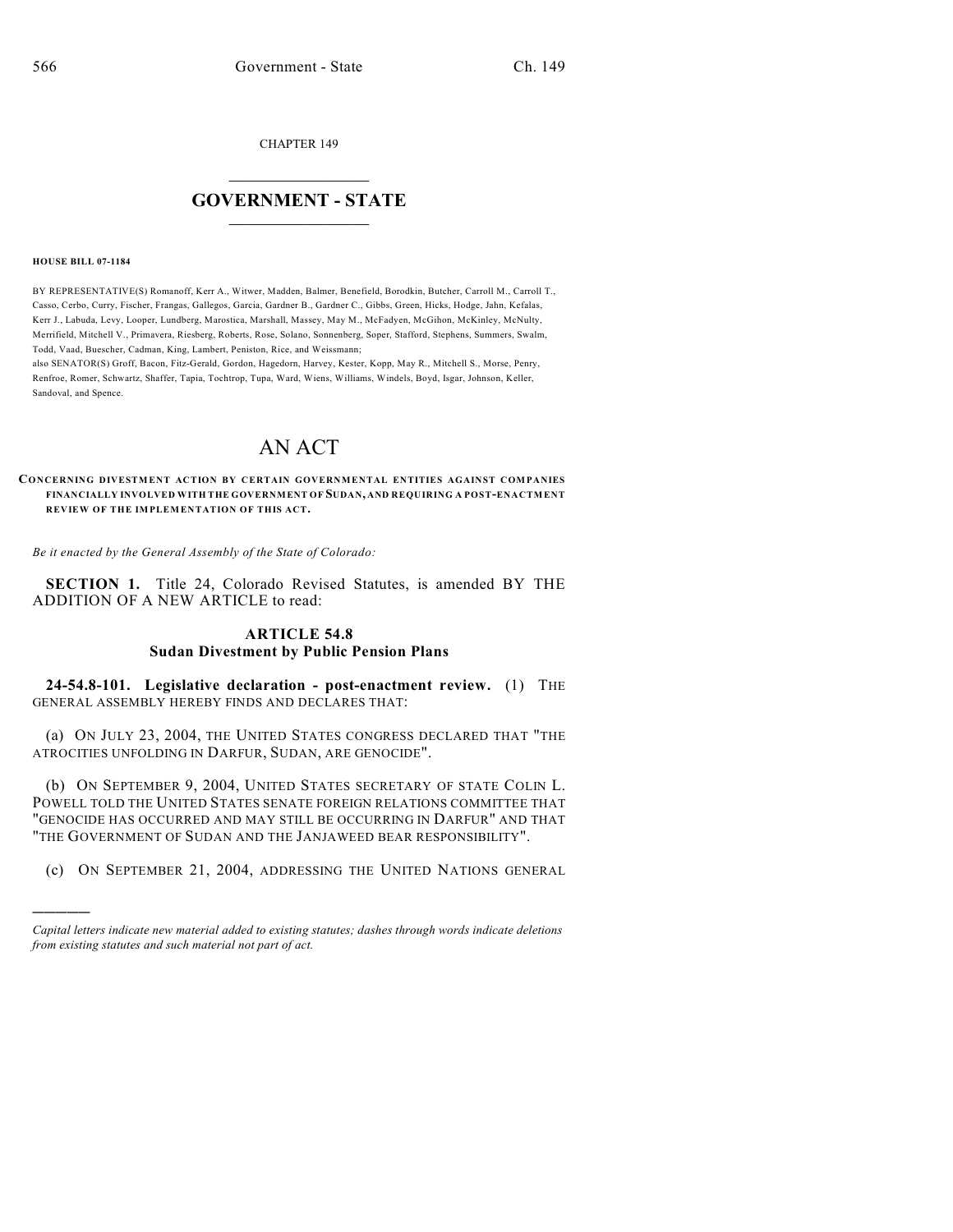ASSEMBLY, PRESIDENT GEORGE W. BUSH AFFIRMED THE SECRETARY OF STATE'S FINDING AND STATED, "AT THIS HOUR, THE WORLD IS WITNESSING TERRIBLE SUFFERING AND HORRIBLE CRIMES IN THE DARFUR REGION OF SUDAN, CRIMES MY GOVERNMENT HAS CONCLUDED ARE GENOCIDE".

(d) ON DECEMBER 7, 2004, THE UNITED STATES CONGRESS FOUND THAT THE GENOCIDAL POLICY IN DARFUR HAS LED TO REPORTS OF THE "SYSTEMATIC RAPE OF THOUSANDS OF WOMEN AND GIRLS, THE ABDUCTION OF WOMEN AND CHILDREN, AND THE DESTRUCTION OF HUNDREDS OF ETHNICALLY AFRICAN VILLAGES, INCLUDING THE POISONING OF THEIR WELLS AND THE PLUNDER OF THEIR CROPS AND CATTLE UPON WHICH THE PEOPLE OF SUCH VILLAGES SUSTAIN THEMSELVES".

(e) ON DECEMBER 7, 2004, CONGRESS ALSO FOUND THAT "THE GOVERNMENT OF SUDAN HAS RESTRICTED ACCESS BY HUMANITARIAN AND HUMAN RIGHTS WORKERS TO THE DARFUR AREA THROUGH INTIMIDATION BY MILITARY AND SECURITY FORCES, AND THROUGH BUREAUCRATIC AND ADMINISTRATIVE OBSTRUCTION, IN AN ATTEMPT TO INFLICT THE MOST DEVASTATING HARM ON THOSE INDIVIDUALS DISPLACED FROM THEIR VILLAGES AND HOMES WITHOUT ANY MEANS OF SUSTENANCE OR SHELTER".

(f) ON SEPTEMBER 25, 2006, CONGRESS REAFFIRMED THAT "THE GENOCIDE UNFOLDING IN THE DARFUR REGION OF SUDAN IS CHARACTERIZED BY ACTS OF TERRORISM AND ATROCITIES DIRECTED AGAINST CIVILIANS, INCLUDING MASS MURDER, RAPE, AND SEXUAL VIOLENCE COMMITTED BY THE JANJAWEED AND ASSOCIATED MILITIAS WITH THE COMPLICITY AND SUPPORT OF THE NATIONAL CONGRESS PARTY-LED FACTION OF THE GOVERNMENT OF SUDAN".

(g) ON SEPTEMBER 26, 2006, THE UNITED STATES HOUSE OF REPRESENTATIVES STATED THAT AN ESTIMATED 300,000 TO 400,000 PEOPLE HAVE BEEN KILLED BY THE GOVERNMENT OF SUDAN AND ITS JANJAWEED ALLIES SINCE THE DARFUR CRISIS BEGAN IN 2003, MORE THAN 2,000,000 PEOPLE HAVE BEEN DISPLACED FROM THEIR HOMES, AND MORE THAN 250,000 PEOPLE FROM DARFUR REMAIN IN REFUGEE CAMPS IN CHAD.

(h) THE DARFUR CRISIS REPRESENTS THE FIRST TIME THE UNITED STATES GOVERNMENT HAS LABELED ONGOING ATROCITIES AS GENOCIDE.

(i) THE FEDERAL GOVERNMENT HAS IMPOSED SANCTIONS AGAINST THE GOVERNMENT OF SUDAN SINCE 1997.THESE SANCTIONS ARE MONITORED THROUGH THE UNITED STATES TREASURY DEPARTMENT'S OFFICE OF FOREIGN ASSETS CONTROL, ALSO KNOWN AS "OFAC".

(j) ACCORDING TO A FORMER CHAIR OF THE UNITED STATES SECURITIES AND EXCHANGE COMMISSION, THE FACT THAT A FOREIGN COMPANY IS DOING MATERIAL BUSINESS WITH A COUNTRY, GOVERNMENT, OR ENTITY ON OFAC'S SANCTIONS LIST IS, IN THE SEC STAFF'S VIEW, SUBSTANTIALLY LIKELY TO BE SIGNIFICANT TO A REASONABLE INVESTOR'S DECISION ABOUT WHETHER TO INVEST IN THAT COMPANY.

(k) SINCE 1993, THE UNITED STATES SECRETARY OF STATE HAS DETERMINED THAT SUDAN IS A COUNTRY WHOSE GOVERNMENT HAS REPEATEDLY PROVIDED SUPPORT FOR ACTS OF INTERNATIONAL TERRORISM AND THEREBY RESTRICTED UNITED STATES ASSISTANCE, DEFENSE EXPORTS AND SALES, AND FINANCIAL AND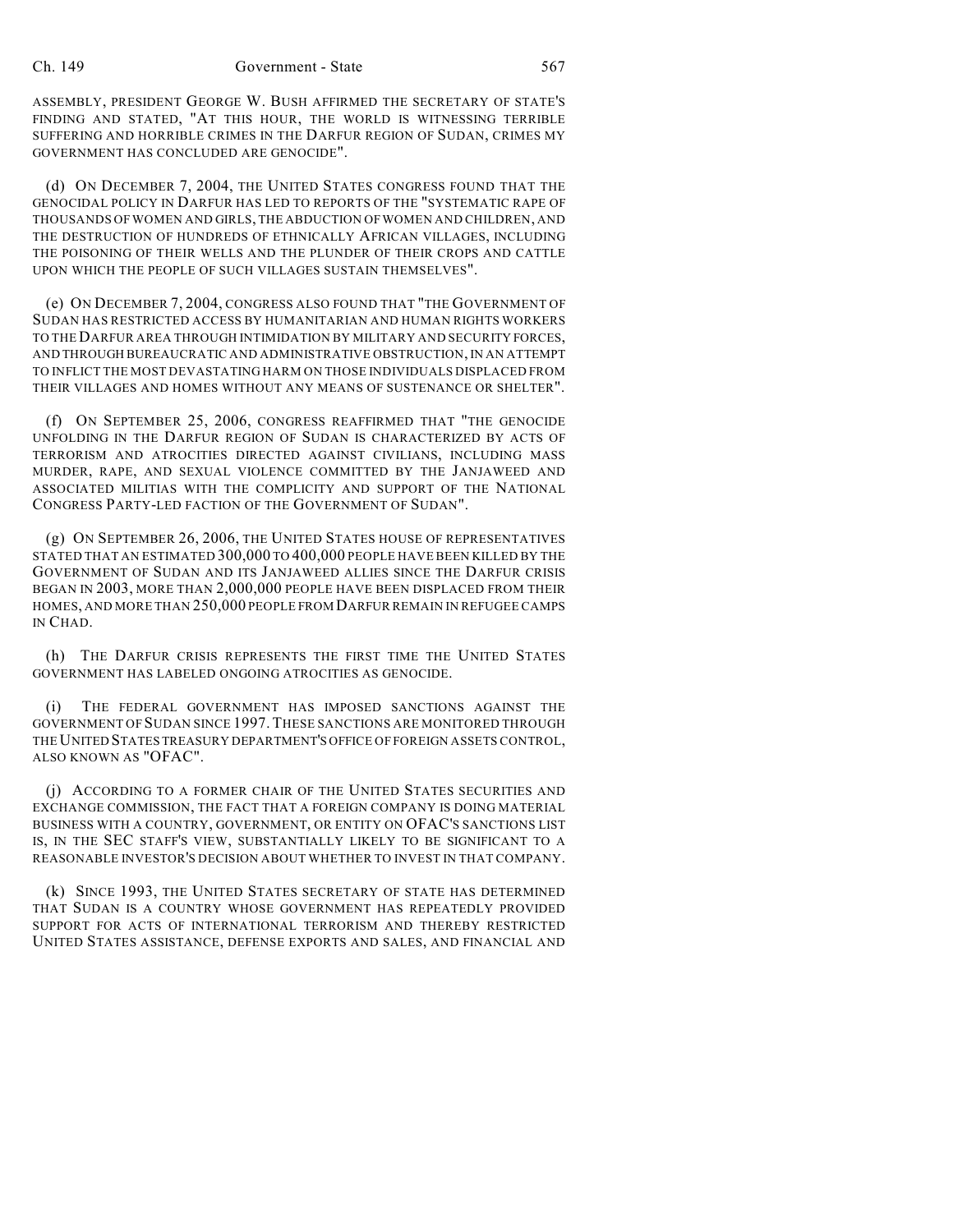OTHER TRANSACTIONS WITH THE GOVERNMENT OF SUDAN.

(l) A 2006 UNITED STATES HOUSE OF REPRESENTATIVES REPORT STATES THAT "A COMPANY'S ASSOCIATION WITH SPONSORS OF TERRORISM AND HUMAN RIGHTS ABUSES, NO MATTER HOW LARGE OR SMALL, CAN HAVE A MATERIALLY ADVERSE RESULT ON A PUBLIC COMPANY'S OPERATIONS, FINANCIAL CONDITION, EARNINGS, AND STOCK PRICES, ALL OF WHICH CAN NEGATIVELY AFFECT THE VALUE OF AN INVESTMENT".

(m) IN RESPONSE TO THE FINANCIAL RISK POSED BY INVESTMENTS IN COMPANIES DOING BUSINESS WITH A TERRORIST-SPONSORING STATE, THE FEDERAL SECURITIES AND EXCHANGE COMMISSION ESTABLISHED ITS OFFICE OF GLOBAL SECURITY RISK TO PROVIDE FOR ENHANCED DISCLOSURE OF MATERIAL INFORMATION REGARDING SUCH COMPANIES.

(n) THE CURRENT SUDAN DIVESTMENT MOVEMENT ENCOMPASSES NEARLY ONE HUNDRED UNIVERSITIES, CITIES, STATES, AND PRIVATE PENSION PLANS.

(o) COMPANIES FACING SUCH WIDESPREAD DIVESTMENT PRESENT FURTHER MATERIAL RISK TO REMAINING INVESTORS.

(p) IT IS A FUNDAMENTAL RESPONSIBILITY OF THE COLORADO GENERAL ASSEMBLY TO DECIDE WHERE, HOW, AND BY WHOM FINANCIAL RESOURCES IN ITS CONTROL SHOULD BE INVESTED, TAKING INTO ACCOUNT NUMEROUS PERTINENT FACTORS.

(q) IT IS THE PREROGATIVE AND DESIRE OF THE STATE OF COLORADO, IN RESPECT TO INVESTMENT RESOURCES IN ITS CONTROL AND TO THE EXTENT REASONABLE, WITH DUE CONSIDERATION FOR, AMONG OTHER THINGS, RETURN ON INVESTMENT, ON BEHALF OF ITSELF AND ITS INVESTMENT BENEFICIARIES, NOT TO PARTICIPATE IN AN OWNERSHIP OR CAPITAL-PROVIDING CAPACITY WITH ENTITIES THAT PROVIDE SIGNIFICANT PRACTICAL SUPPORT FOR GENOCIDE, INCLUDING CERTAIN FOREIGN COMPANIES PRESENTLY DOING BUSINESS IN SUDAN.

(r) IT IS THE JUDGMENT OF THE GENERAL ASSEMBLY THAT THIS ARTICLE SHOULD REMAIN IN EFFECT ONLY INSOFAR AS IT CONTINUES TO BE CONSISTENT WITH, AND DOES NOT UNDULY INTERFERE WITH, THE FOREIGN POLICY OF THE UNITED STATES AS DETERMINED BY THE FEDERAL GOVERNMENT.

(s) IT IS THE JUDGMENT OF THE GENERAL ASSEMBLY THAT MANDATORY DIVESTMENT OF PUBLIC FUNDS FROM CERTAIN COMPANIES IS A MEASURE THAT SHOULD BE EMPLOYED ONLY UNDER EXTRAORDINARY CIRCUMSTANCES WITH EACH CASE CONSIDERED ON ITS OWN MERITS, AND THAT IN THE CASE OF SUDAN, A CONGRESSIONAL AND PRESIDENTIAL DECLARATION OF GENOCIDE SATISFIES THIS HIGH THRESHOLD.

(2) THE GENERAL ASSEMBLY FURTHER FINDS AND DECLARES THAT STATE AND LOCAL ENTITIES THAT ARE NOT SUBJECT TO THE REQUIREMENTS OF THIS ARTICLE ARE ENCOURAGED TO TAKE VOLUNTARY ACTION TO DIVEST FROM THE COMPANIES SPECIFIED IN THIS ARTICLE.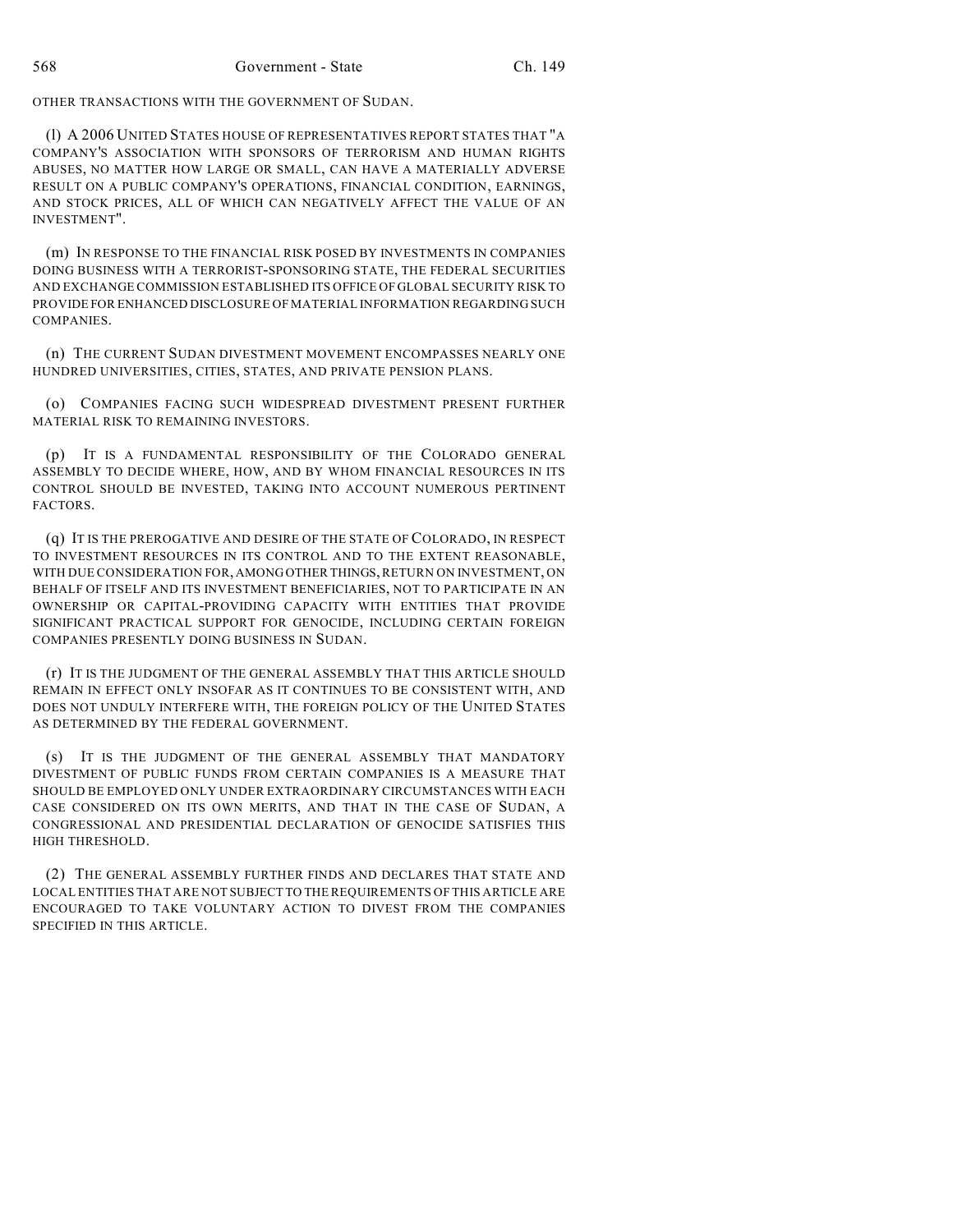### Ch. 149 Government - State 569

(3) THE GENERAL ASSEMBLY FURTHER FINDS AND DECLARES THAT THE DESIRED RESULT OF THIS ARTICLE FOR THE PURPOSE OF POST-ENACTMENT REVIEW IS THAT ALL PUBLIC FUNDS SELL, REDEEM, DIVEST, OR WITHDRAW INVESTMENTS IN SCRUTINIZED COMPANIES WITH ACTIVE BUSINESS OPERATIONS IN SUDAN AND MAINTAIN COMMUNICATION WITH SCRUTINIZED COMPANIES WITH INACTIVE BUSINESS OPERATIONS IN SUDAN, IN ACCORDANCE WITH THE PROVISIONS OF THIS ARTICLE.

**24-54.8-102. Definitions.** AS USED IN THIS ARTICLE, UNLESS THE CONTEXT OTHERWISE REQUIRES:

(1) "ACTIVE BUSINESS OPERATIONS" MEANS ALL BUSINESS OPERATIONS THAT ARE NOT INACTIVE BUSINESS OPERATIONS.

(2) "BUSINESS OPERATIONS" MEANS ENGAGING IN COMMERCE IN ANY FORM IN SUDAN, INCLUDING ACQUIRING, DEVELOPING, MAINTAINING, OWNING, SELLING, POSSESSING, LEASING, OR OPERATING EQUIPMENT, FACILITIES, PERSONNEL, PRODUCTS, SERVICES, PERSONAL PROPERTY, REAL PROPERTY, OR ANY OTHER APPARATUS OF BUSINESS OR COMMERCE.

(3) "COMPANY" MEANS ANY ENTITY THAT HAS PUBLICLY TRADED SECURITIES AND IS AN ORGANIZATION, ASSOCIATION, CORPORATION, PARTNERSHIP, JOINT VENTURE, LIMITED PARTNERSHIP, LIMITED LIABILITY PARTNERSHIP, LIMITED LIABILITY COMPANY, OR OTHER ENTITY OR BUSINESS ASSOCIATION, INCLUDING ALL WHOLLY OWNED SUBSIDIARIES, MAJORITY-OWNED SUBSIDIARIES, PARENT COMPANIES, OR AFFILIATES OF SUCH ENTITIES OR BUSINESS ASSOCIATIONS, THAT EXISTS FOR PROFIT-MAKING PURPOSES.

(4) "COMPLICIT" MEANS TAKING ACTIONS DURING ANY PRECEDING TWENTY-MONTH PERIOD THAT HAVE DIRECTLY SUPPORTED OR PROMOTED THE GENOCIDAL CAMPAIGN IN DARFUR, INCLUDING BUT NOT LIMITED TO PREVENTING DARFUR'S VICTIMIZED POPULATION FROM COMMUNICATING WITH EACH OTHER, ENCOURAGING SUDANESE CITIZENS TO SPEAK OUT AGAINST AN INTERNATIONALLY APPROVED SECURITY FORCE FOR DARFUR, ACTIVELY WORKING TO DENY, COVER UP, OR ALTER THE RECORD ON HUMAN RIGHTS ABUSES IN DARFUR, OR OTHER SIMILAR ACTIONS.

(5) "DIRECT HOLDINGS" MEANS ALL PUBLICLY TRADED SECURITIES OF A COMPANY HELD DIRECTLY BY A PUBLIC FUND OR IN AN ACCOUNT OR FUND IN WHICH A PUBLIC FUND OWNS ALL SHARES OR INTERESTS.

(6) "GOVERNMENT OF SUDAN" MEANS THE GOVERNMENT IN KHARTOUM, SUDAN, WHICH IS LED BY THE NATIONAL CONGRESS PARTY, FORMERLY KNOWN AS THE NATIONAL ISLAMIC FRONT, OR ANY SUCCESSOR GOVERNMENT FORMED ON OR AFTER OCTOBER 13, 2006, INCLUDING THE COALITION NATIONAL UNITY GOVERNMENT AGREED UPON IN THE COMPREHENSIVE PEACE AGREEMENT FOR SUDAN, AND DOES NOT INCLUDE THE REGIONAL GOVERNMENT OF SOUTHERN SUDAN.

(7) "INACTIVE BUSINESS OPERATIONS" MEANS THE MERE CONTINUED HOLDING OR RENEWAL OF RIGHTS TO PROPERTY PREVIOUSLY OPERATED FOR THE PURPOSE OF GENERATING REVENUES BUT NOT PRESENTLY DEPLOYED FOR THAT PURPOSE.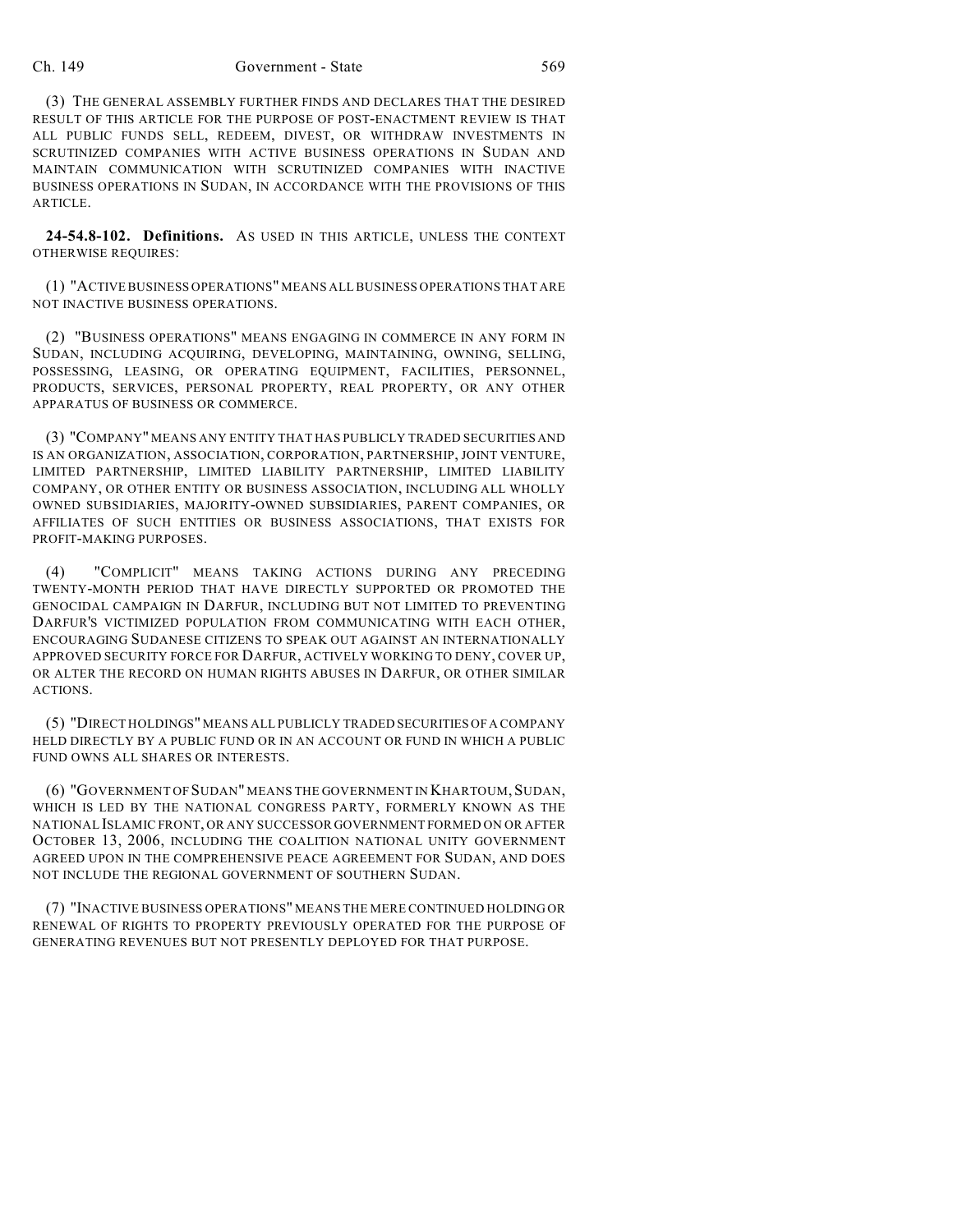(8) "INDIRECT HOLDINGS" MEANS ALL PUBLICLY TRADED SECURITIES OF A COMPANY HELD IN AN ACCOUNT OR FUND, SUCH AS A MUTUAL FUND, MANAGED BY ONE OR MORE PERSONS NOT EMPLOYED BY THE PUBLIC FUND, IN WHICH THE PUBLIC FUND OWNS SHARES OR INTERESTS TOGETHER WITH OTHER INVESTORS NOT SUBJECT TO THE PROVISIONS OF THIS ARTICLE.

(9) "MARGINALIZED POPULATIONS OF SUDAN" MEANS POPULATIONS INCLUDING BUT NOT LIMITED TO THE PORTION OF THE POPULATION IN THE DARFUR REGION THAT HAS BEEN GENOCIDALLY VICTIMIZED; THE PORTION OF THE POPULATION OF SOUTHERN SUDAN VICTIMIZED BY SUDAN'S NORTH-SOUTH CIVIL WAR; THE BEJA, RASHIDIYA, AND OTHER SIMILARLY UNDERSERVED GROUPS OF EASTERN SUDAN; THE NUBIAN AND OTHER SIMILARLY UNDERSERVED GROUPS IN SUDAN'S ABYEI, SOUTHERN BLUE NILE, AND NUBA MOUNTAIN REGIONS; AND THE AMRI, HAMADAB, MANASIR, AND OTHER SIMILARLY UNDERSERVED GROUPS OF NORTHERN SUDAN.

(10) "MILITARY EQUIPMENT" MEANS WEAPONS, ARMS, MILITARY SUPPLIES, AND EQUIPMENT THAT READILY MAY BE USED FOR MILITARY PURPOSES, INCLUDING BUT NOT LIMITED TO RADAR SYSTEMS OR MILITARY-GRADE TRANSPORT VEHICLES, OR SUPPLIES OR SERVICES SOLD OR PROVIDED DIRECTLY OR INDIRECTLY TO ANY FORCE ACTIVELY PARTICIPATING IN ARMED CONFLICT IN SUDAN.

(11) "MINERAL EXTRACTION ACTIVITIES" MEANS ACTIVITIES INCLUDING EXPLORING, EXTRACTING, PROCESSING, TRANSPORTING, OR WHOLESALE SELLING OR TRADING OF ELEMENTAL MINERALS OR ASSOCIATED METAL ALLOYS OR OXIDES, INCLUDING GOLD, COPPER, CHROMIUM, CHROMITE, DIAMONDS, IRON, IRON ORE, SILVER, TUNGSTEN, URANIUM, AND ZINC, AS WELL AS THE FACILITATION OF SUCH ACTIVITIES, INCLUDING THE PROVISION OF SUPPLIES OR SERVICES IN SUPPORT OF SUCH ACTIVITIES.

(12) "OIL-RELATED ACTIVITIES" MEANS, BUT NEED NOT BE LIMITED TO, OWNING RIGHTS TO OIL BLOCKS; EXPORTING, EXTRACTING, PRODUCING, REFINING, PROCESSING, EXPLORING FOR, TRANSPORTING, SELLING, OR TRADING OF OIL; CONSTRUCTING, MAINTAINING, OR OPERATING A PIPELINE, REFINERY, OR OTHER OILFIELD INFRASTRUCTURE; AND THE FACILITATION OF SUCH ACTIVITIES, INCLUDING THE PROVISION OF SUPPLIES OR SERVICES IN SUPPORT OF SUCH ACTIVITIES. "OIL-RELATED ACTIVITIES" DOES NOT INCLUDE THE MERE RETAIL SALE OF GASOLINE AND RELATED CONSUMER PRODUCTS.

(13) "POWER PRODUCTION ACTIVITIES" MEANS ANY BUSINESS OPERATION THAT INVOLVES A PROJECT COMMISSIONED BY THE NATIONAL ELECTRICITY CORPORATION OF SUDAN OR OTHER SIMILAR GOVERNMENT OF SUDAN ENTITY WHOSE PURPOSE IS TO FACILITATE POWER GENERATION AND DELIVERY, INCLUDING BUT NOT LIMITED TO ESTABLISHING POWER-GENERATING PLANTS OR HYDROELECTRIC DAMS, SELLING OR INSTALLING COMPONENTS FOR THE PROJECT, PROVIDING SERVICE CONTRACTS RELATED TO THE INSTALLATION OR MAINTENANCE OF THE PROJECT, AS WELL AS THE FACILITATION OF SUCH ACTIVITIES, INCLUDING THE PROVISION OF SUPPLIES OR SERVICES IN SUPPORT OF SUCH ACTIVITIES.

(14) "PUBLIC FUND" MEANS THE STATE TREASURER, THE BOARD OF DIRECTORS OF THE PUBLIC EMPLOYEES'RETIREMENT ASSOCIATION CREATED IN ARTICLE 51 OF THIS TITLE, THE STATE DEFERRED COMPENSATION COMMITTEE CREATED PURSUANT TO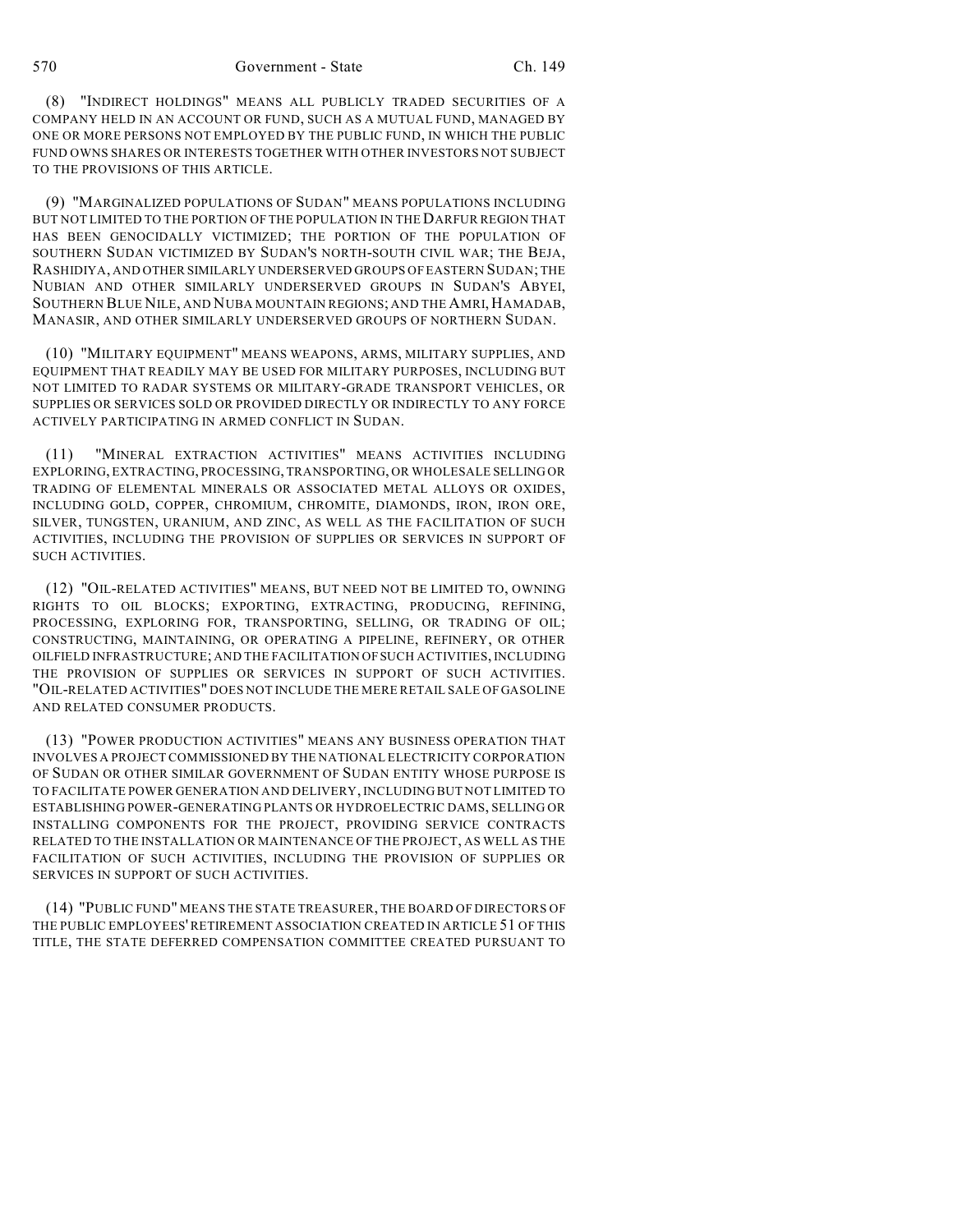ARTICLE 52 OF THIS TITLE, THE COLORADO COUNTY OFFICIALS AND EMPLOYEES RETIREMENT ASSOCIATION CREATED PURSUANT TO ARTICLE 54 OF THIS TITLE, THE BOARD OF DIRECTORS OF THE FIRE AND POLICE PENSION ASSOCIATION CREATED IN ARTICLE 31 OF TITLE 31, C.R.S., THE BOARD OF DIRECTORS OF THE REGIONAL TRANSPORTATION DISTRICT CREATED IN ARTICLE 9 OF TITLE 32, C.R.S., AND THE BOARD OF TRUSTEES OF THE DENVER PUBLIC SCHOOL RETIREMENT SYSTEM CREATED PURSUANT TO PART 2 OF ARTICLE 64 OF TITLE 22, C.R.S.

(15) "PUBLICLY TRADED SECURITIES" MEANS OWNERSHIP INTEREST OR DEBT INSTRUMENTS THAT ARE CURRENTLY TRADED ON A SECURITIES EXCHANGE THAT IS OFFICIALLY RECOGNIZED, SANCTIONED, OR SUPERVISED BY A GOVERNMENTAL AUTHORITY OF THE COUNTRY IN WHICH THE MARKET IS LOCATED OR CURRENTLY TRADED THROUGH THE UNITED STATES OVER-THE-COUNTER MARKET THAT IS REFLECTED BY THE EXISTENCE OF AN INTERDEALER QUOTATION SYSTEM.

(16) "SCRUTINIZED COMPANY" MEANS A COMPANY THAT MEETS ANY OF THE FOLLOWING CRITERIA:

(a) (I) THE COMPANY HAS BUSINESS OPERATIONS THAT INVOLVE CONTRACTS WITH OR PROVISION OF SUPPLIES OR SERVICES TO: THE GOVERNMENT OF SUDAN; COMPANIES IN WHICH THE GOVERNMENT OF SUDAN HAS ANY DIRECT OR INDIRECT EQUITY SHARE; PROJECTS OR CONSORTIUMS COMMISSIONED BY THE GOVERNMENT OF SUDAN; OR COMPANIES INVOLVED IN PROJECTS OR CONSORTIUMS COMMISSIONED BY THE GOVERNMENT OF SUDAN; AND

(II) (A) MORE THAN TEN PERCENT OF THE COMPANY'S REVENUES OR ASSETS LINKED TO SUDAN INVOLVE OIL-RELATED ACTIVITIES OR MINERAL EXTRACTION ACTIVITIES; LESS THAN SEVENTY-FIVE PERCENT OF THE COMPANY'S REVENUES OR ASSETS LINKED TO SUDAN INVOLVE CONTRACTS WITH OR THE PROVISION OF OIL-RELATED OR MINERAL EXTRACTING PRODUCTS OR SERVICES TO THE REGIONAL GOVERNMENT OF SOUTHERN SUDAN OR A PROJECT OR CONSORTIUM CREATED EXCLUSIVELY BY THAT REGIONAL GOVERNMENT; AND THE COMPANY HAS FAILED TO TAKE SUBSTANTIAL ACTION; OR

(B) MORE THAN TEN PERCENT OF THE COMPANY'S REVENUES OR ASSETS LINKED TO SUDAN INVOLVE POWER PRODUCTION ACTIVITIES; LESS THAN SEVENTY-FIVE PERCENT OF THE COMPANY'S POWER PRODUCTION ACTIVITIES INCLUDE PROJECTS WHOSE INTENT IS TO PROVIDE POWER OR ELECTRICITY TO THE MARGINALIZED POPULATIONS OF SUDAN; AND THE COMPANY HAS FAILED TO TAKE SUBSTANTIAL ACTION;

(b) THE COMPANY IS COMPLICIT IN THE DARFUR GENOCIDE; OR

(c) THE COMPANY SUPPLIES MILITARY EQUIPMENT WITHIN SUDAN, UNLESS IT CLEARLY SHOWS THAT THE MILITARY EQUIPMENT CANNOT BE USED TO FACILITATE OFFENSIVE MILITARY ACTIONS IN SUDAN OR THE COMPANY IMPLEMENTS RIGOROUS AND VERIFIABLE SAFEGUARDS TO PREVENT USE OF THAT EQUIPMENT BY FORCES ACTIVELY PARTICIPATING IN ARMED CONFLICT, SUCH AS THROUGH POST-SALE TRACKING OF SUCH EQUIPMENT BY THE COMPANY, CERTIFICATION FROM A REPUTABLE AND OBJECTIVE THIRD PARTY THAT SUCH EQUIPMENT IS NOT BEING USED BY A PARTY PARTICIPATING IN ARMED CONFLICT IN SUDAN, OR SALE OF SUCH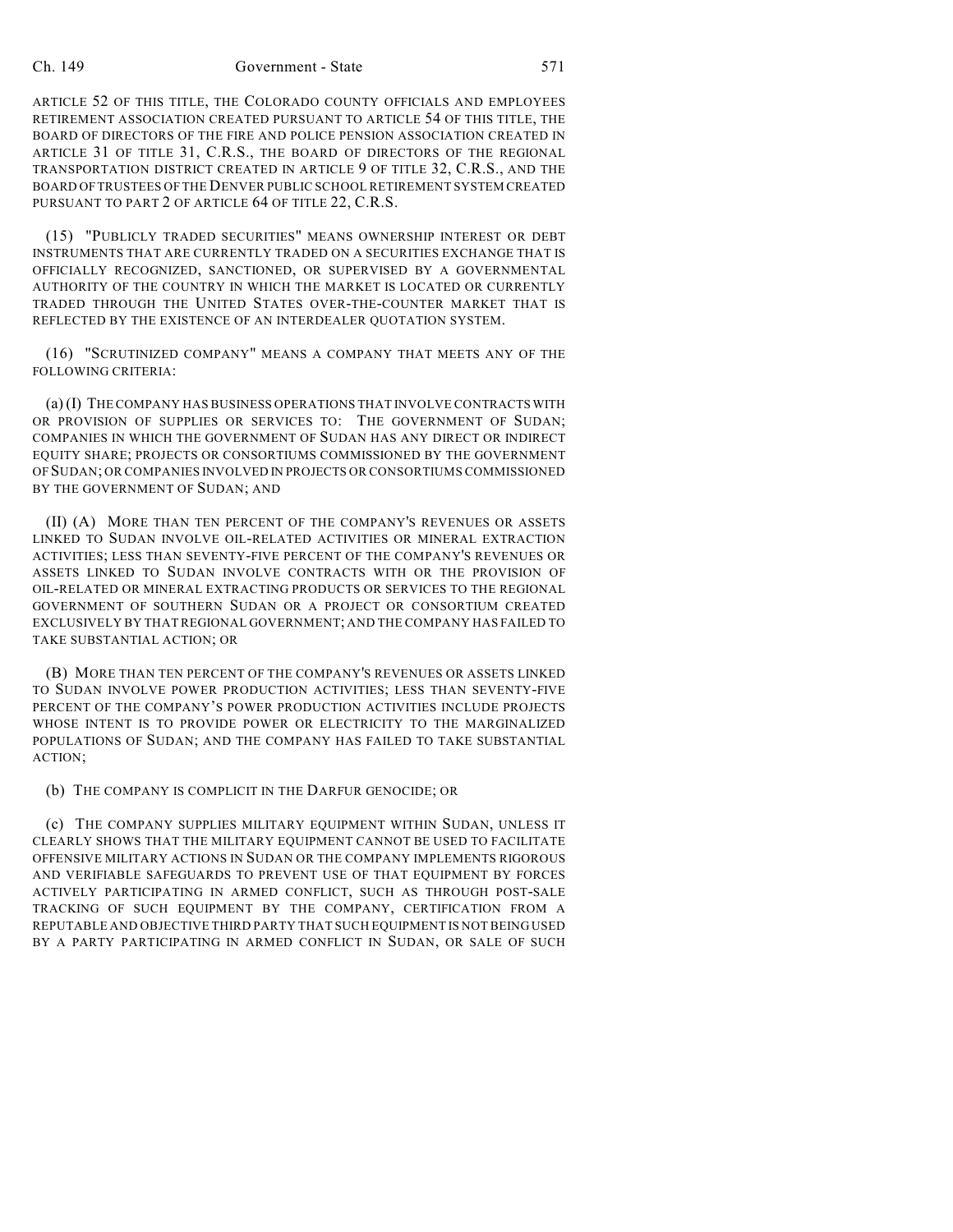EQUIPMENT SOLELY TO THE REGIONAL GOVERNMENT OF SOUTHERN SUDAN OR ANY INTERNATIONALLY RECOGNIZED PEACEKEEPING FORCE OR HUMANITARIAN ORGANIZATION. NOTWITHSTANDING ANY PROVISION OF THIS ARTICLE TO THE CONTRARY, A SOCIAL DEVELOPMENT COMPANY THAT IS NOT COMPLICIT IN THE DARFUR GENOCIDE SHALL NOT BE CONSIDERED A SCRUTINIZED COMPANY.

(17) "SOCIAL DEVELOPMENT COMPANY" MEANS A COMPANY WHOSE PRIMARY PURPOSE IN SUDAN IS TO PROVIDE HUMANITARIAN GOODS OR SERVICES, INCLUDING MEDICINE OR MEDICAL EQUIPMENT, AGRICULTURAL SUPPLIES OR INFRASTRUCTURE, EDUCATIONAL OPPORTUNITIES, JOURNALISM-RELATED ACTIVITIES, INFORMATION OR INFORMATION MATERIALS, SPIRITUAL-RELATED ACTIVITIES, SERVICES OF A PURELY CLERICAL OR REPORTING NATURE, FOOD, CLOTHING, OR GENERAL CONSUMER GOODS THAT ARE UNRELATED TO OIL-RELATED ACTIVITIES, MINERAL EXTRACTION ACTIVITIES, OR POWER PRODUCTION ACTIVITIES.

(18) "SUBSTANTIAL ACTION" MEANS ADOPTING, PUBLICIZING, AND IMPLEMENTING A FORMAL PLAN TO CEASE SCRUTINIZED BUSINESS OPERATIONS WITHIN ONE YEAR AND TO REFRAIN FROM ANY SUCH NEW BUSINESS OPERATIONS; UNDERTAKING SIGNIFICANT HUMANITARIAN EFFORTS ON BEHALF OF ONE OR MORE MARGINALIZED POPULATIONS OF SUDAN; OR MATERIALLY IMPROVING CONDITIONS FOR THE GENOCIDALLY VICTIMIZED POPULATION IN DARFUR THROUGH ENGAGEMENT WITH THE GOVERNMENT OF SUDAN.

**24-54.8-103. Identification of companies.** (1) WITHIN NINETY DAYS OF THE EFFECTIVE DATE OF THIS SECTION, A PUBLIC FUND SHALL MAKE ITS BEST EFFORTS TO IDENTIFY ALL SCRUTINIZED COMPANIES IN WHICH THE PUBLIC FUND HAS DIRECT OR INDIRECT HOLDINGS OR COULD POSSIBLY HAVE SUCH HOLDINGS IN THE FUTURE. SUCH EFFORTS MAY INCLUDE, AS APPROPRIATE IN THE PUBLIC FUND'S JUDGMENT:

(a) REVIEWING AND RELYING ON PUBLICLY AVAILABLE INFORMATION REGARDING COMPANIES WITH BUSINESS OPERATIONS IN SUDAN, INCLUDING INFORMATION PROVIDED BY NONPROFIT ORGANIZATIONS, RESEARCH FIRMS, INTERNATIONAL ORGANIZATIONS, AND GOVERNMENT ENTITIES;

(b) CONTACTING ASSET MANAGERS CONTRACTED BY THE PUBLIC FUND THAT INVEST IN COMPANIES WITH BUSINESS OPERATIONS IN SUDAN; AND

(c) CONTACTING OTHER INSTITUTIONAL INVESTORS THAT HAVE DIVESTED FROM OR ENGAGED WITH COMPANIES THAT HAVE BUSINESS OPERATIONS IN SUDAN.

(2) BY THE FIRST MEETING OF A PUBLIC FUND FOLLOWING THE NINETY-DAY PERIOD DESCRIBED IN SUBSECTION (1) OF THIS SECTION, THE PUBLIC FUND SHALL ASSEMBLE ALL IDENTIFIED SCRUTINIZED COMPANIES INTO A SCRUTINIZED COMPANIES LIST.

(3) A PUBLIC FUND SHALL UPDATE THE SCRUTINIZED COMPANIES LIST EVERY SIX MONTHS BASED ON EVOLVING INFORMATION FROM, AMONG OTHER SOURCES, THOSE LISTED IN SUBSECTION (1) OF THIS SECTION.

(4) A PUBLIC FUND MAY ENGAGE A RESEARCH FIRM OR ORGANIZATION THAT OFFERS SERVICES RELATED TO THE SCREENING OF COMPANIES THAT HAVE BUSINESS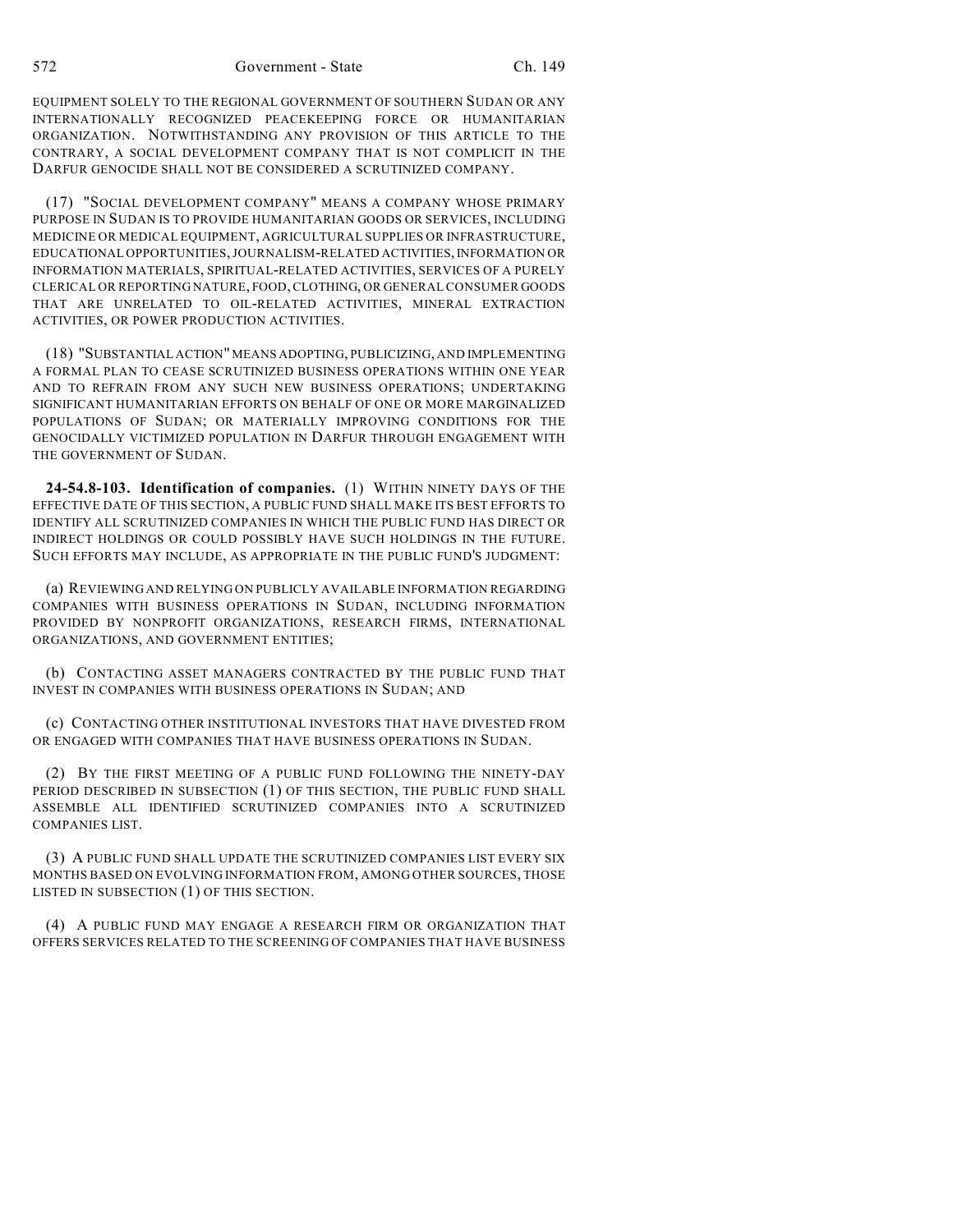OPERATIONS IN SUDAN TO PERFORM ALL OR PART OF THE TASKS REQUIRED IN THIS SECTION. IT SHALL BE REASONABLE AND SUFFICIENT FOR A PUBLIC FUND TO RELY ON INFORMATION AND WORK PRODUCT OBTAINED FROM SUCH RESEARCH FIRM OR ORGANIZATION.

**24-54.8-104. Required actions.** (1) **Engagement.** A PUBLIC FUND SHALL ADHERE TO THE FOLLOWING PROCEDURES FOR COMPANIES ON THE SCRUTINIZED COMPANIES LIST:

(a) THE PUBLIC FUND SHALL IMMEDIATELY DETERMINE THE COMPANIES ON THE SCRUTINIZED COMPANIES LIST IN WHICH THE PUBLIC FUND OWNS DIRECT OR INDIRECT HOLDINGS.

(b) FOR EACH COMPANY IDENTIFIED PURSUANT TO PARAGRAPH (a) OF THIS SUBSECTION (1) WITH ONLY INACTIVE BUSINESS OPERATIONS, THE PUBLIC FUND SHALL SEND A WRITTEN NOTICE INFORMING THE COMPANY OF THIS ARTICLE AND ENCOURAGING IT TO CONTINUE TO REFRAIN FROM INITIATING ACTIVE BUSINESS OPERATIONS IN SUDAN UNTIL IT IS ABLE TO AVOID SCRUTINIZED BUSINESS OPERATIONS. THE PUBLIC FUND SHALL CONTINUE SUCH CORRESPONDENCE ON A SEMI-ANNUAL BASIS.

(c) FOR EACH COMPANY NEWLY IDENTIFIED PURSUANT TO PARAGRAPH (a) OF THIS SUBSECTION (1) WITH ACTIVE BUSINESS OPERATIONS, THE PUBLIC FUND SHALL SEND A WRITTEN NOTICE INFORMING THE COMPANY OF ITS SCRUTINIZED COMPANY STATUS AND THAT IT MAY BECOME SUBJECT TO DIVESTMENT BY THE PUBLIC FUND. THE NOTICE SHALL OFFER THE COMPANY THE OPPORTUNITY TO CLARIFY ITS SUDAN-RELATED ACTIVITIES AND SHALL ENCOURAGE THE COMPANY, WITHIN NINETY DAYS, TO EITHER CEASE ITS SCRUTINIZED BUSINESS OPERATIONS OR CONVERT SUCH OPERATIONS TO INACTIVE BUSINESS OPERATIONS IN ORDER TO AVOID QUALIFYING FOR DIVESTMENT BY THE PUBLIC FUND.

(d) IF, WITHIN NINETY DAYS FOLLOWING THE PUBLIC FUND'S FIRST ENGAGEMENT WITH A COMPANY PURSUANT TO PARAGRAPH (c) OF THIS SUBSECTION (1), THAT COMPANY CEASES SCRUTINIZED BUSINESS OPERATIONS, THE COMPANY SHALL BE REMOVED FROM THE SCRUTINIZED COMPANIES LIST AND THE PROVISIONS OF THIS SECTION SHALL CEASE TO APPLY TO IT UNLESS IT RESUMES SCRUTINIZED BUSINESS OPERATIONS. IF, WITHIN NINETY DAYS FOLLOWING THE PUBLIC FUND'S FIRST ENGAGEMENT, THE COMPANY CONVERTS ITS SCRUTINIZED ACTIVE BUSINESS OPERATIONS TO INACTIVE BUSINESS OPERATIONS, THE COMPANY SHALL BE SUBJECT TO THE PROVISIONS OF PARAGRAPH (b) OF THIS SUBSECTION (1).

(2) **Divestment.** (a) IF, AFTER NINETY DAYS FOLLOWING A PUBLIC FUND'S FIRST ENGAGEMENT WITH A COMPANY PURSUANT TO PARAGRAPH (c) OF SUBSECTION (1) OF THIS SECTION, THE COMPANY CONTINUES TO HAVE SCRUTINIZED ACTIVE BUSINESS OPERATIONS, AND ONLY WHILE SUCH COMPANY CONTINUES TO HAVE SCRUTINIZED ACTIVE BUSINESS OPERATIONS, THE PUBLIC FUND SHALL SELL, REDEEM, DIVEST, OR WITHDRAW ALL PUBLICLY TRADED SECURITIES OF THE COMPANY, EXCEPT AS PROVIDED IN SUBSECTIONS (4) AND (5) OF THIS SECTION, ACCORDING TO THE FOLLOWING SCHEDULE:

(I) AT LEAST FIFTY PERCENT OF SUCH ASSETS SHALL BE REMOVED FROM THE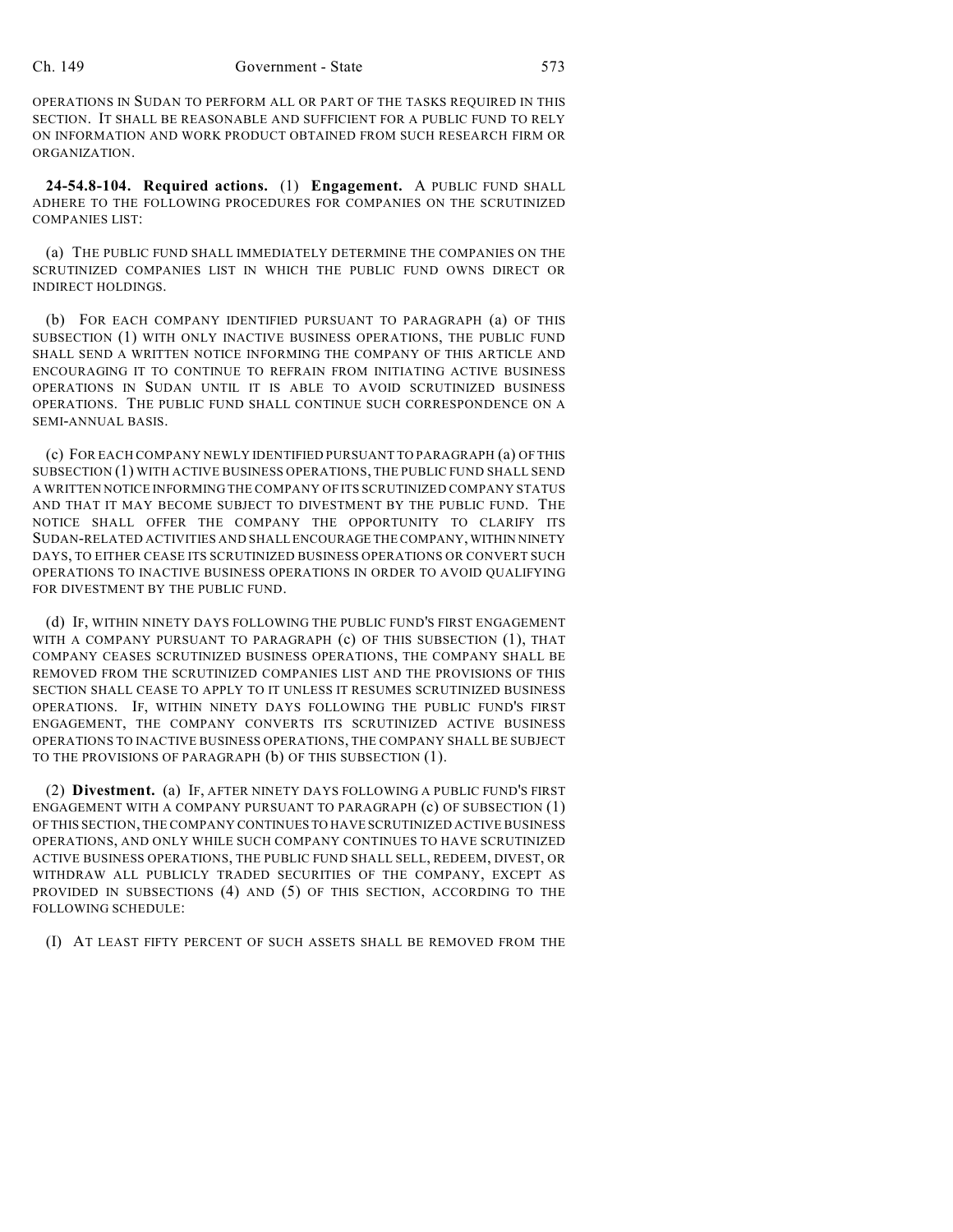PUBLIC FUND'S ASSETS UNDER MANAGEMENT BY NINE MONTHS AFTER THE COMPANY'S MOST RECENT APPEARANCE ON THE SCRUTINIZED COMPANIES LIST.

(II) ONE HUNDRED PERCENT OF SUCH ASSETS SHALL BE REMOVED FROM THE PUBLIC FUND'S ASSETS UNDER MANAGEMENT WITHIN FIFTEEN MONTHS AFTER THE COMPANY'S MOST RECENT APPEARANCE ON THE SCRUTINIZED COMPANIES LIST.

(b) IF A COMPANY THAT CEASED SCRUTINIZED ACTIVE BUSINESS OPERATIONS FOLLOWING ENGAGEMENT PURSUANT TO PARAGRAPH (c) OF SUBSECTION (1) OF THE SECTION RESUMES SUCH OPERATIONS, PARAGRAPH (a) OF THIS SUBSECTION (2) SHALL IMMEDIATELY APPLY, AND A PUBLIC FUND SHALL SEND A WRITTEN NOTICE TO THE COMPANY. THE COMPANY SHALL ALSO BE IMMEDIATELY PLACED ON THE SCRUTINIZED COMPANIES LIST AGAIN.

(3) **Prohibition.** AT NO TIME SHALL A PUBLIC FUND ACQUIRE DIRECT HOLDINGS IN SECURITIES OF COMPANIES ON THE SCRUTINIZED COMPANIES LIST THAT HAVE ACTIVE BUSINESS OPERATIONS, EXCEPT AS PROVIDED FOR IN SUBSECTIONS (4) AND (5) OF THIS SECTION. PUBLIC FUNDS SHALL NOT UNDERTAKE INVESTMENTS IN AN INDIRECT PASSIVELY MANAGED FUND THAT IS NOT HELD IN THE PUBLIC FUND'S PORTFOLIO AS OF THE EFFECTIVE DATE OF THIS ARTICLE, WHERE THE PASSIVELY MANAGED FUND CONTAINS PUBLICLY TRADED SECURITIES OF A SCRUTINIZED COMPANY WITH ACTIVE BUSINESS OPERATIONS IN SUDAN.

(4) **Exclusion.** NO COMPANY THAT THE UNITED STATES GOVERNMENT AFFIRMATIVELY DECLARES TO BE EXCLUDED FROM ITS PRESENT OR ANY FUTURE FEDERAL SANCTIONS REGIME RELATING TO SUDAN SHALL BE SUBJECT TO DIVESTMENT OR INVESTMENT PROHIBITION PURSUANT TO SUBSECTIONS (2) AND (3) OF THIS SECTION.

(5) **Excluded securities.** NOTWITHSTANDING ANY OTHER PROVISION OF THIS ARTICLE, SUBSECTIONS (2) AND (3) OF THIS SECTION DO NOT APPLY TO INDIRECT HOLDINGS IN ACTIVELY MANAGED INVESTMENT FUNDS. A PUBLIC FUND SHALL, HOWEVER, SUBMIT LETTERS TO THE MANAGERS OF SUCH INVESTMENT FUNDS CONTAINING COMPANIES WITH SCRUTINIZED ACTIVE BUSINESS OPERATIONS REQUESTING THAT THEY CONSIDER REMOVING SUCH COMPANIES FROM THE FUND OR CREATE A SIMILAR ACTIVELY MANAGED FUND WITH INDIRECT HOLDINGS DEVOID OF SUCH COMPANIES. IF THE MANAGER CREATES A SIMILAR FUND AND IF THE PUBLIC FUND DETERMINES INVESTMENT IN THE SIMILAR FUND IS CONSISTENT WITH PRUDENT INVESTMENT STANDARDS, THE PUBLIC FUND SHALL REPLACE ALL APPLICABLE INVESTMENTS WITH INVESTMENTS IN THE SIMILAR FUND IN AN EXPEDITED TIME. IN ADDITION, NOTWITHSTANDING ANY OTHER PROVISION OF THIS ARTICLE, FOR PASSIVELY MANAGED INDIRECT HOLDINGS, IF THE MANAGER DOES NOT REMOVE SUCH COMPANIES OR CREATE A SIMILAR FUND CONSISTENT WITH PRUDENT INVESTMENT STANDARDS BY OCTOBER 1, 2008, OR NINE MONTHS AFTER THE DATE THE PUBLIC FUND FIRST REQUESTS THE MANAGER TO ACT, WHICHEVER IS LATER, THEN THE SCRUTINIZED COMPANIES WITH ACTIVE BUSINESS OPERATIONS SHALL BE REMOVED FROM THE INDIRECT PASSIVELY MANAGED ASSETS OF THE PUBLIC FUND.

(6) **Defined contribution plans.** NOTWITHSTANDING ANY OTHER PROVISION OF THIS ARTICLE, PUBLIC FUNDS, WHEN DISCHARGING THEIR RESPONSIBILITY FOR OPERATION OF A DEFINED CONTRIBUTION PLAN, SHALL ENGAGE THE MANAGER OF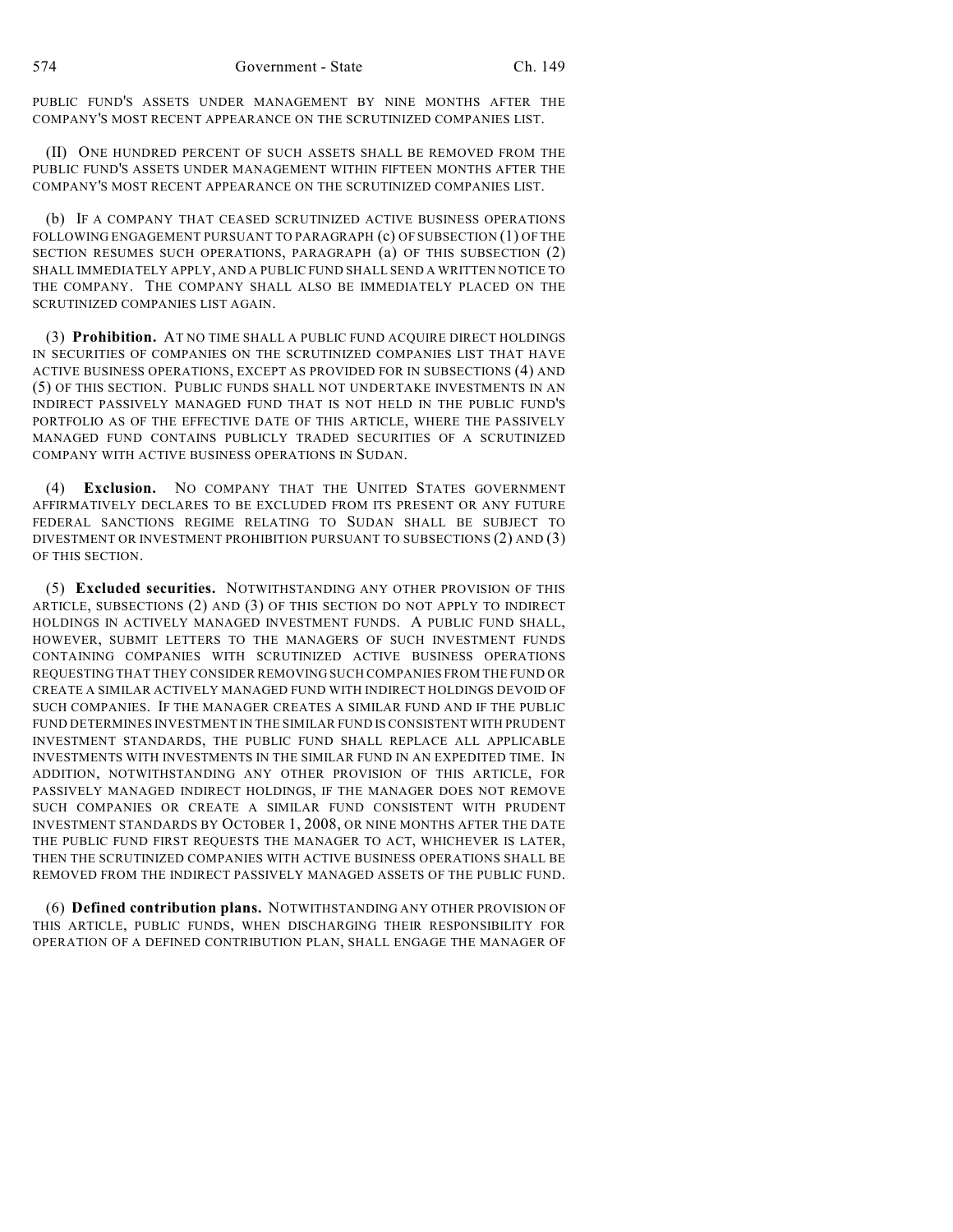### Ch. 149 Government - State 575

THE INVESTMENT OFFERINGS IN SUCH PLANS REQUESTING THAT THEY CONSIDER REMOVING SCRUTINIZED COMPANIES FROM THE INVESTMENT OFFERINGS OR CREATE AN ALTERNATIVE INVESTMENT OFFERING DEVOID OF SCRUTINIZED COMPANIES. IF THE MANAGER CREATES AN ALTERNATIVE INVESTMENT OFFERING AND THE OFFERING IS DEEMED CONSISTENT WITH PRUDENT INVESTOR STANDARDS BY THE PUBLIC FUND, THE PUBLIC FUND SHALL CONSIDER INCLUDING SUCH INVESTMENT OFFERING IN THE PLAN.

(7) **Private equity.** PUBLIC FUNDS SHALL ANNUALLY NOTIFY MANAGERS OF PRIVATE EQUITY ASSETS OF THE PUBLIC FUND THAT PUBLIC POLICY IN COLORADO IS TO AVOID PARTICIPATION IN SCRUTINIZED COMPANIES WITH ACTIVE BUSINESS OPERATIONS IN SUDAN AND REQUEST THE MANAGERS NOT UNDERTAKE ANY INVESTMENTS THAT WOULD CONSTITUTE SUCH OPERATIONS. PRIOR TO INVESTING IN A NEW PRIVATE EQUITY FUND THAT IS NOT IN THE PUBLIC FUND'S PORTFOLIO AS OF THE EFFECTIVE DATE OF THIS ARTICLE, THE PUBLIC FUND SHALL PERFORM DUE DILIGENCE TO PREVENT INVESTMENT IN ANY PRIVATE EQUITY FUND WHERE THE OFFERING MEMORANDUM OR PROSPECTUS IDENTIFIES THE PURPOSE OF THE PRIVATE EQUITY FUND AS INVESTING IN SCRUTINIZED COMPANIES WITH ACTIVE BUSINESS OPERATIONS IN SUDAN.

**24-54.8-105. Reporting.** (1) A PUBLIC FUND SHALL FILE A PUBLICLY AVAILABLE REPORT TO THE GENERAL ASSEMBLY AND THE OFFICE OF THE ATTORNEY GENERAL THAT INCLUDES THE SCRUTINIZED COMPANIES LIST WITHIN THIRTY DAYS AFTER THE LIST IS CREATED.

(2) ANNUALLY THEREAFTER, A PUBLIC FUND SHALL FILE A PUBLICLY AVAILABLE REPORT TO THE GENERAL ASSEMBLY AND THE OFFICE OF THE ATTORNEY GENERAL AND SEND A COPY OF THAT REPORT TO THE UNITED STATES PRESIDENTIAL SPECIAL ENVOY TO SUDAN, OR ANY SUCCESSOR THERETO, THAT INCLUDES:

(a) A SUMMARY OF CORRESPONDENCE WITH COMPANIES ENGAGED BY THE PUBLIC FUND PURSUANT TO SECTION 24-54.8-104 (1) (b) AND (1) (c);

(b) ALL INVESTMENTS SOLD, REDEEMED, DIVESTED, OR WITHDRAWN IN COMPLIANCE WITH SECTION 24-54.8-104 (2);

(c) ALL PROHIBITED INVESTMENTS UNDER SECTION 24-54.8-104 (3); AND

(d) ANY PROGRESS MADE UNDER SECTION 24-54.8-104 (5).

**24-54.8-106. Provisions for repeal.** (1) THIS ARTICLE IS REPEALED UPON THE OCCURRENCE OF ANY ONE OF THE FOLLOWING:

(a) THE CONGRESS OR PRESIDENT OF THE UNITED STATES DECLARES THAT THE DARFUR GENOCIDE HAS BEEN HALTED FOR AT LEAST TWELVE MONTHS;

(b) THE UNITED STATES REVOKES ALL SANCTIONS IMPOSED AGAINST THE GOVERNMENT OF SUDAN; OR

(c) THE CONGRESS OR PRESIDENT OF THE UNITED STATES, THROUGH LEGISLATION OR EXECUTIVE ORDER, DECLARES THAT MANDATORY DIVESTMENT OF THE TYPE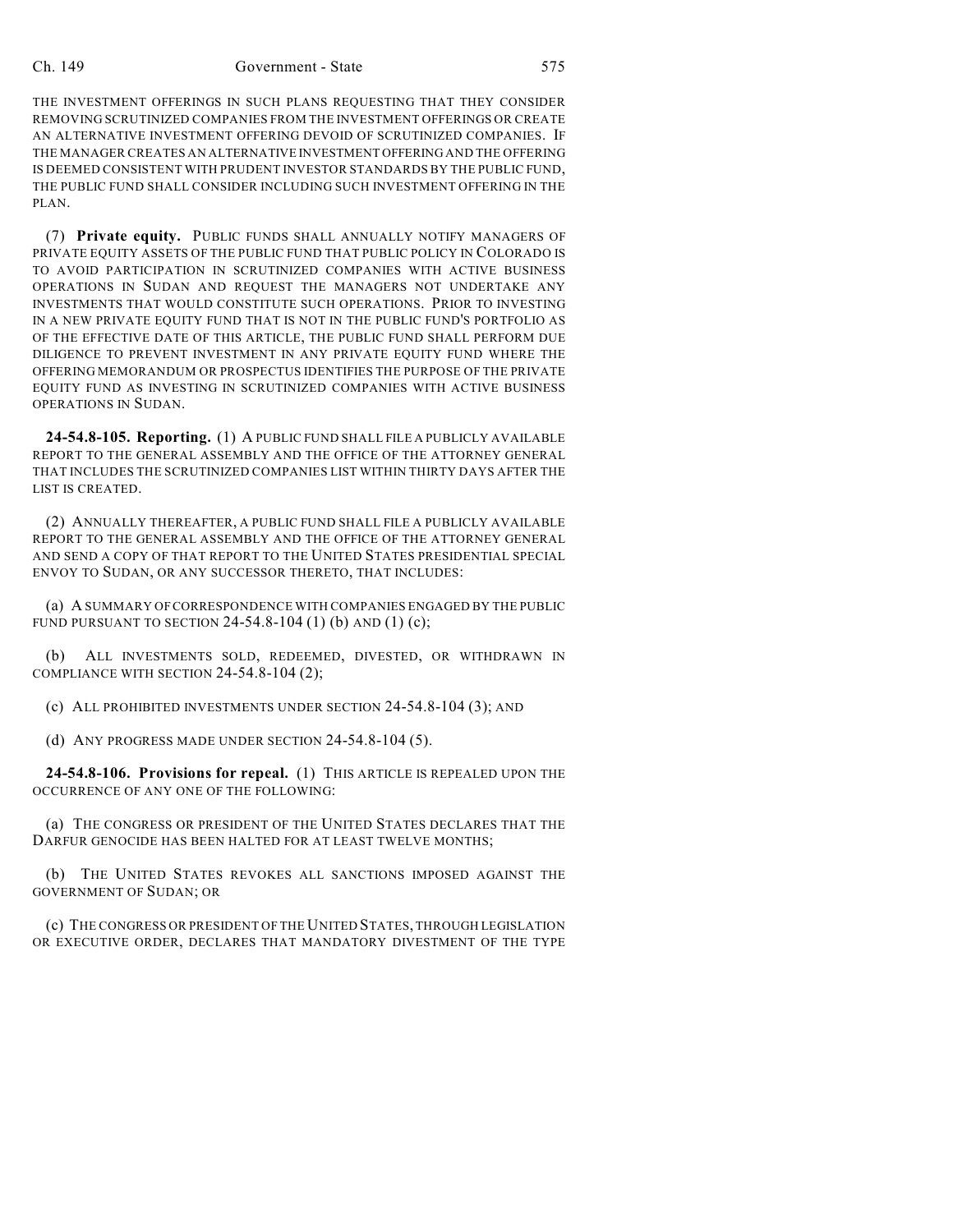PROVIDED FOR IN THIS ARTICLE INTERFERES WITH THE CONDUCT OF UNITED STATES FOREIGN POLICY.

(2) THE STATE TREASURER SHALL NOTIFY THE REVISOR OF STATUTES OF THE OCCURRENCE OF ANY OF THE ACTIONS SPECIFIED IN SUBSECTION (1) OF THIS SECTION.

**24-54.8-107. Other legal obligations - immunity.** (1) WITH RESPECT TO ACTIONS TAKEN IN COMPLIANCE WITH THIS ARTICLE, INCLUDING ALL GOOD FAITH DETERMINATIONS REGARDING COMPANIES AS REQUIRED BY THIS ARTICLE, A PUBLIC FUND SHALL BE EXEMPT FROM ANY CONFLICTING STATUTORY OR COMMON LAW OBLIGATIONS, INCLUDING ANY SUCH OBLIGATIONS IN RESPECT TO CHOICE OF ASSET MANAGERS, INVESTMENT FUNDS, OR INVESTMENTS FOR THE PUBLIC FUND'S SECURITIES PORTFOLIOS.

(2) WITH RESPECT TO ALL ACTIONS TAKEN IN GOOD FAITH COMPLIANCE WITH THIS ARTICLE, A PUBLIC FUND, ITS BOARD OF DIRECTORS, INDIVIDUAL BOARD MEMBERS, AGENTS, TRUSTEES, OFFICERS, EMPLOYEES, CUSTODIANS, AND FIDUCIARIES SHALL BE IMMUNE FROM ANY LIABILITY.

**24-54.8-108. Reinvestment in certain companies with scrutinized active business operations.** NOTWITHSTANDING ANY OTHER PROVISION OF THIS ARTICLE, A PUBLIC FUND MAY CEASE DIVESTING FROM CERTAIN SCRUTINIZED COMPANIES PURSUANT TO SECTION 24-54.8-104 (2) OR REINVEST IN CERTAIN SCRUTINIZED COMPANIES FROM WHICH IT DIVESTED PURSUANT TO SECTION 24-54.8-104 (2) IF CLEAR AND CONVINCING EVIDENCE SHOWS THAT THE VALUE FOR ALL ASSETS UNDER MANAGEMENT BY THE PUBLIC FUND BECOMES EQUAL TO OR LESS THAN NINETY-NINE AND ONE-HALF PERCENT, OR FIFTY BASIS POINTS, OF THE HYPOTHETICAL VALUE OF ALL ASSETS UNDER MANAGEMENT BY THE PUBLIC FUND ASSUMING NO DIVESTMENT FOR ANY COMPANY HAD OCCURRED UNDER SECTION 24-54.8-104 (2). CESSATION OF DIVESTMENT, REINVESTMENT, OR ANY SUBSEQUENT ONGOING INVESTMENT AUTHORIZED BY THIS SECTION SHALL BE STRICTLY LIMITED TO THE MINIMUM STEPS NECESSARY TO AVOID THE CONTINGENCY SET FORTH IN THIS SECTION. FOR ANY CESSATION OF DIVESTMENT, REINVESTMENT, OR SUBSEQUENT ONGOING INVESTMENT AUTHORIZED BY THIS SECTION, THE PUBLIC FUND SHALL PROVIDE A WRITTEN REPORT TO THE GENERAL ASSEMBLY AND THE OFFICE OF THE ATTORNEY GENERAL IN ADVANCE OF INITIAL REINVESTMENT, UPDATED SEMI-ANNUALLY THEREAFTER AS APPLICABLE, SETTING FORTH THE REASONS AND JUSTIFICATION, SUPPORTED BY CLEAR AND CONVINCING EVIDENCE, FOR ITS DECISIONS TO CEASE DIVESTMENT, REINVEST, OR REMAIN INVESTED IN COMPANIES WITH SCRUTINIZED ACTIVE BUSINESS OPERATIONS. THIS SECTION HAS NO APPLICATION TO REINVESTMENT IN COMPANIES ON THE GROUND THAT THEY HAVE CEASED TO HAVE SCRUTINIZED ACTIVE BUSINESS OPERATIONS.

**24-54.8-109. Costs - responsibility of public fund.** EACH PUBLIC FUND SHALL BE RESPONSIBLE FOR BEARING THE COSTS OF COMPLYING WITH THE PROVISIONS OF THIS ARTICLE, AND THE GENERAL ASSEMBLY SHALL NOT APPROPRIATE OR EXPEND ANY MONEYS TO ASSIST A PUBLIC FUND IN BEARING SUCH COSTS.

**24-54.8-110. Enforcement.** THE ATTORNEY GENERAL IS CHARGED WITH ENFORCING THE PROVISIONS OF THIS ARTICLE AND, THROUGH ANY LAWFUL DESIGNEE, MAY BRING SUCH ACTIONS IN COURT AS ARE NECESSARY TO DO SO.